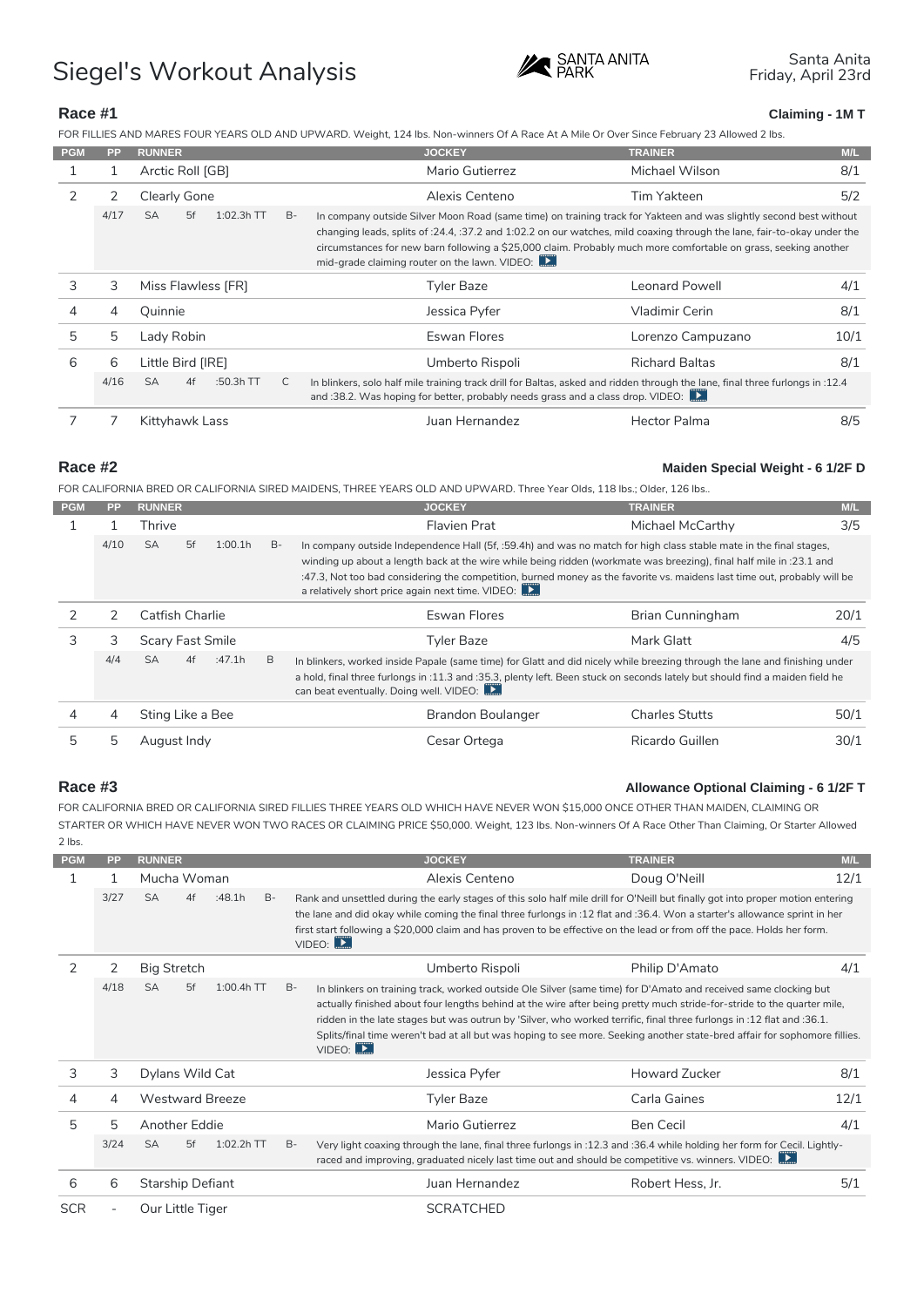| 8 | Michalska            | Flavien Prat     | Alfredo Marquez | 7/2  |
|---|----------------------|------------------|-----------------|------|
|   | 9 8 Starlight Stroll | Ricardo Gonzalez | Steve Sherman   | 10/1 |
|   | 10 9 Super Game      | Edwin Maldonado  | Brian Koriner   | 5/1  |
|   | SCR - Squared Shady  | SCRATCHED        |                 |      |

Race #4 Claiming - 5 1/2F D

FOR FOUR YEAR OLDS AND UPWARD. Weight, 124 lbs. Non-winners Of A Race Since February 23 Allowed 2 lbs.

| <b>PGM</b> |   | PP RUNNER    | <b>JOCKEY</b>                                                                                                                                                | <b>TRAINER</b> | M/L                    |
|------------|---|--------------|--------------------------------------------------------------------------------------------------------------------------------------------------------------|----------------|------------------------|
|            |   | Big Bad Gary | Alexis Centeno                                                                                                                                               | Ruben Gomez    | 12/1                   |
| 2          |   | Reedley      | Edwin Maldonado                                                                                                                                              | Reed Saldana   | 9/5                    |
|            |   | Black Storm  | Tyler Baze                                                                                                                                                   | Jeff Mullins   | 5/2                    |
| 4          | 4 | An Ocala Ten | Emily Ellingwood                                                                                                                                             | Rosemary Trela | 8/1                    |
| 5          |   | Sorriso      | Ruben Fuentes                                                                                                                                                | Jeffrey Metz   | 6/1                    |
| 6          | 6 | Facts Matter | Juan Espinoza                                                                                                                                                | Rene Amescua   | 2/1                    |
|            |   |              | 4/16 SA  4f :49.2 C+ Solo half mile main track drill for Amescua, never really asked much throug<br>$.27$ 1 lust an above move and needs a closs drop VIDEO. |                | $\blacksquare$ the lan |

Race #5 Starter Allowance - 1M T

FOR FOUR YEAR OLDS AND UPWARD WHICH HAVE STARTED FOR A CLAIMING PRICE OF \$50,000 OR LESS AND WHI Weight, 124 lbs. Non-winners Of Two Races Allowed 6 lbs.

| <b>PGM</b> | PP. | <b>RUNNER</b>                                                                                                      | <b>JOCKEY</b>                                                                                                                                                                                                                                          | <b>TRAINER</b> | M/L                            |
|------------|-----|--------------------------------------------------------------------------------------------------------------------|--------------------------------------------------------------------------------------------------------------------------------------------------------------------------------------------------------------------------------------------------------|----------------|--------------------------------|
|            |     | Liar Liar [IRE]                                                                                                    | Flavien Prat                                                                                                                                                                                                                                           | Richard Baltas | 4/1                            |
|            |     | /15 SA 4f :49.3h C+ Solo half mile training track drill for Baltas, asked a tad late, splits of                    | Seems about the same after failing at 6/5 when second in starters allowan                                                                                                                                                                              |                | flat an<br>e turf n            |
| 2          | 2   | Sea of Liberty                                                                                                     | Umberto Rispoli                                                                                                                                                                                                                                        | John Sadler    | 2/1                            |
|            |     | ./10 SA 5f 1:01.: B- Five furlong main track drill for Sadler, urged through the lane to be doing h <b>is best</b> | in :12 flat and :36.3, not bad. Prefers grass and seems to be holding his form. VIDE                                                                                                                                                                   |                |                                |
| 3          | 3   | Storm the Bastille [FR]                                                                                            | Tiago Pereira                                                                                                                                                                                                                                          | William Spawr  | 3/1                            |
|            |     | Itsthattime                                                                                                        | Juan Hernandez                                                                                                                                                                                                                                         | Doug O'Neill   | 12/1                           |
|            |     | /17 SA 6f 1:14.: B In blinkers, in company inside Derby-bound Hot Rod Charlie (6f, 1:14.1h) f                      | 5/8ths pole and winding up a couple of lengths back after traveling out to 7<br>considering the competition, splits of :24.3, :36.2, 1:00.3 and 1:13.4 on our<br>top speed figure in first start for this barn when a good runner-up last time out, ho |                | $O'$ Neil<br>8 pole,<br>watche |
| .5         |     | Unilateral                                                                                                         | Eswan Flores                                                                                                                                                                                                                                           | Hector Palma   | 20/1                           |
| 6          |     | Gov From Above                                                                                                     | Alexis Centeno                                                                                                                                                                                                                                         | Art Sherman    | 8/1                            |
|            |     | Constitutionaffair                                                                                                 | Abel Cedillo                                                                                                                                                                                                                                           | Mark Glatt     | 5/2                            |

Race #6 Claiming - 1M D

FOR FILLIES THREE YEARS OLD OR FILLIES AND MARES FOUR YEARS OLD AND UPWARD WHICH HAVE NEVER WON 126 lbs. Claiming Price \$16,000, For Each \$1,750 To \$12,500 1 lb..

| <b>PGM</b> |    | PP RUNNER                                                                                         | <b>JOCKEY</b>                                         | <b>TRAINER</b>                                                                | M/L                 |
|------------|----|---------------------------------------------------------------------------------------------------|-------------------------------------------------------|-------------------------------------------------------------------------------|---------------------|
|            |    | Info's Treasure                                                                                   | Tiago Pereira                                         | lan Kruljac                                                                   | 8/1                 |
|            |    | Lucky Long Legs                                                                                   | Jessica Pyfer                                         | Philip D'Amato                                                                | 5/2                 |
|            |    | 4/11 SA  5f  1:01: B-  In blinkers, in company inside Race Judicata (same time) for D'Amato, fina | middle distance claimer for fillies and mares. VIDEO: | neither one asked in easy breeze, stride for the stride throughout. Seems and | three fl<br>out the |
|            | 3  | Cowboys Daughter                                                                                  | Tyler Baze                                            | Thomas Bell, II                                                               | 9/5                 |
| 4          | 4  | Тірру Тор                                                                                         | Kent Desormeaux                                       | Andreas Psarras                                                               | 8/1                 |
| 5          | 5. | Our Bonnie Lass                                                                                   | Alexis Centeno                                        | Thomas Bell, II                                                               | 7/2                 |
| 6          | 6  | Secret Square                                                                                     | Abel Cedillo                                          | Michael Wilson                                                                | 4/1                 |
|            |    |                                                                                                   |                                                       |                                                                               |                     |

### Race #7 Allowance - 6 1/2F T

FOR CALIFORNIA BRED OR CALIFORNIA SIRED THREE YEAR OLDS AND UPWARD WHICH HAVE NEVER WOONR\$15,000 STARTER OR WHICH HAVE NEVER WON TWO RACES. Three Year Olds, 118 lbs.; Older, 126 lbs. [Non-Starters For A Starts Preferred].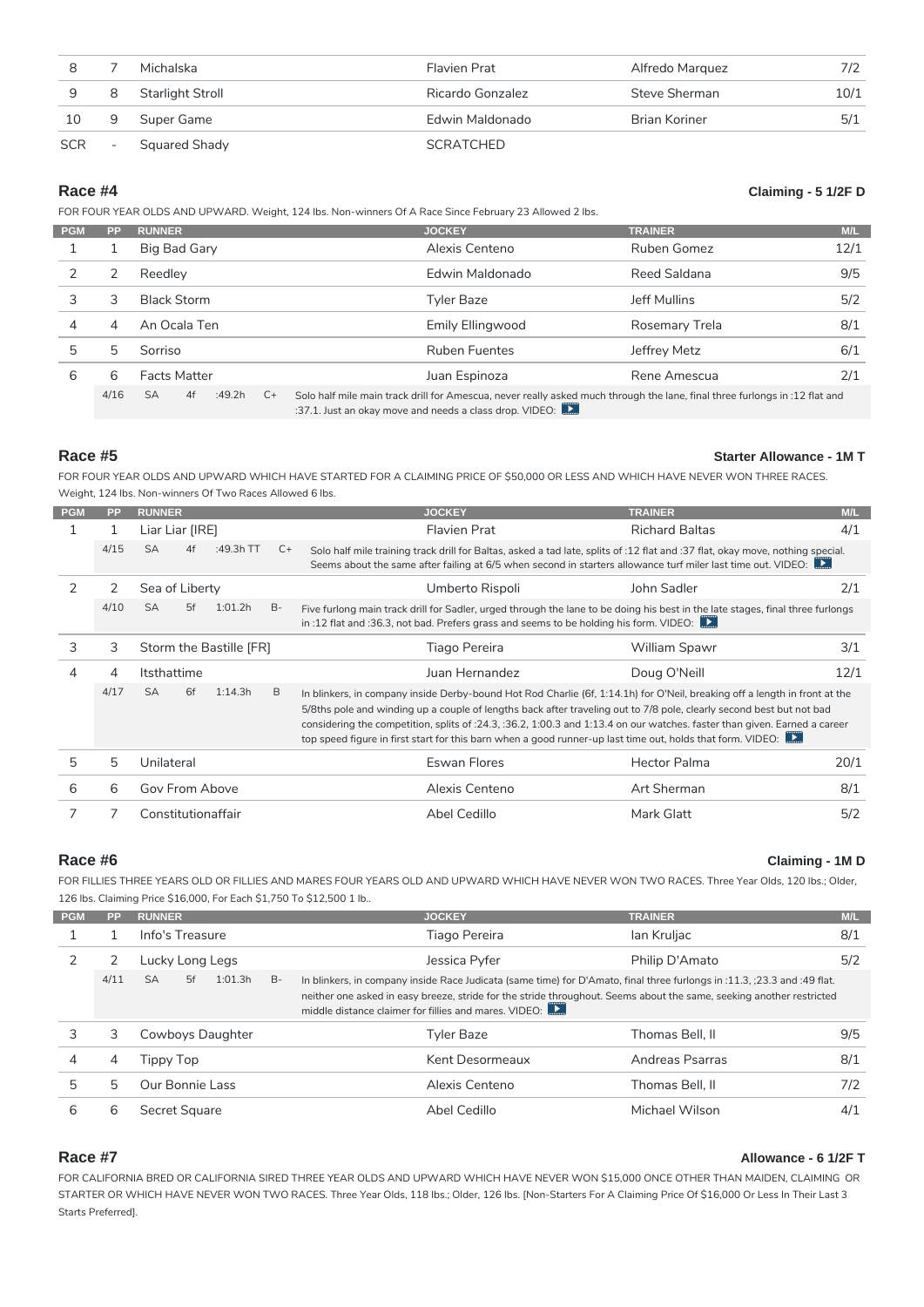| PGM | PP.    | <b>RUNNER</b>                                                                                                            | <b>JOCKEY</b>                                   | <b>TRAINER</b>                                                                                                                                                        | M/L       |
|-----|--------|--------------------------------------------------------------------------------------------------------------------------|-------------------------------------------------|-----------------------------------------------------------------------------------------------------------------------------------------------------------------------|-----------|
|     |        | Racetrackers                                                                                                             | Jose Valdivia, Jr.                              | Ronald Ellis                                                                                                                                                          | 15/1      |
| SCR | $\sim$ | El Diablo Rojo                                                                                                           | <b>SCRATCHED</b>                                |                                                                                                                                                                       |           |
| 3   | 2      | Johnny Podres                                                                                                            | Geovanni Franco                                 | Steven Miyadi                                                                                                                                                         | 7/2       |
|     |        | SA 5f 1:01.1h B- Solo training track drill for Miyadi, splits of :23.2, :35.4 and 1:01.2, keer                           |                                                 |                                                                                                                                                                       | early.    |
|     |        |                                                                                                                          | first-level allowance state-bred affair. VIDEO: | fit for return as a first-time gelding. Freshened since December, seems about the                                                                                     |           |
|     | 3      | Luvluv                                                                                                                   | Umberto Rispoli                                 | John Sadler                                                                                                                                                           | 6/1       |
| 5   | 4      | Fratelli                                                                                                                 | Flavien Prat                                    | Peter Miller                                                                                                                                                          | 5/2       |
| 6   | 5      | Bang for Your Buck                                                                                                       | Victor Espinoza                                 | Blake Heap                                                                                                                                                            | 10/1      |
|     | 6      | First Prez                                                                                                               | Abel Cedillo                                    | Doug O'Neill                                                                                                                                                          | 10/1      |
|     |        | SA 5f 1:02 B - Never asked much in solo main track drill for O'Neill, final three furlongs in<br>VIDEO:                  |                                                 | most effective as a late-running turf sprinter, broke thru gate last time out and then                                                                                | $12$ flat |
| 8   |        | Hammering Lemon                                                                                                          | Mario Gutierrez                                 | Doug O'Neill                                                                                                                                                          | 5/1       |
|     |        | SA 5f 1:01.: C+ Used as a prompter for Kentucky Derby-bound Hot Rod Charlie (5f, 1:01.1b) and wa:<br>asked to do. VIDEO: |                                                 | off a length in front and then finishing about a length back the wire while under sor<br>'Charlie was breezing, splits of :24.3, :36.3 and 1:01.3. Work didn't do muc | ifor his  |
| 9   | 8      | Perfectionistic                                                                                                          | Tyler Baze                                      | Philip D'Amato                                                                                                                                                        | 4/1       |
| 10  | 9      | Alpine Thunder                                                                                                           | Heriberto Figueroa                              | Jose Hernandez, Jr.                                                                                                                                                   | 20/1      |
| 11  | 10     | Tom's Surprise                                                                                                           | Jose Valdivia, Jr.                              | Jonathan Wong                                                                                                                                                         | 4/1       |

### Race #8 Maiden Special Weight - 5 1/2F D

FOR CALIFORNIA BRED OR CALIFORNIA SIRED MAIDENS, FILLIES AND MARES THREE YEARS OLD AND UPWARD. Th

| <b>PGM</b> | PP             | <b>RUNNER</b>      | <b>JOCKEY</b>                                                                                                                                                                                                                                     | <b>TRAINER</b> | M/L                         |
|------------|----------------|--------------------|---------------------------------------------------------------------------------------------------------------------------------------------------------------------------------------------------------------------------------------------------|----------------|-----------------------------|
|            |                | Mining Crypto      | Alexis Centeno                                                                                                                                                                                                                                    | John Sadler    | 15/1                        |
|            |                | SA 5f 1:01.1 C+    | Solo five furlong gate drill for Sadler, splits of :24.2, :36.1, :48.3 and 1:0<br>was asked into the turn and leveled out okay but then finished under press<br>needing a bit of company. Fair to moderate sort, maybe a down the line type. VIDE |                | .1, und<br><b>u</b> re whil |
|            | 2              | Jeanne B           | Brandon Boulanger                                                                                                                                                                                                                                 | Charles Stutts | 50/1                        |
| 3          | 3              | Delta Wind         | Jessica Pyfer                                                                                                                                                                                                                                     | John Sadler    | 4/1                         |
| 4          | $\overline{4}$ | Alice Marble       | Flavien Prat                                                                                                                                                                                                                                      | Philip D'Amato | 6/1                         |
| 5          | 5              | Pistachio Princess | Tyler Baze                                                                                                                                                                                                                                        | Jorge Periban  | 12/1                        |
| 6          | 6              | Miss O'Brien       | Kent Desormeaux                                                                                                                                                                                                                                   | Blake Heap     | 6/1                         |
|            |                | Omg It's Jessica   | Umberto Rispoli                                                                                                                                                                                                                                   | Craig Dollase  | 3/1                         |
| 8          | 8              | Fi Fi Pharoah      | Mike Smith                                                                                                                                                                                                                                        | Walther Solis  | 8/5                         |
| 9          | 9              | Perfectly Julie    | Cesar Ortega                                                                                                                                                                                                                                      | Marcia Stortz  | 30/1                        |

### Race #9 Maiden Claiming - 1M T

FOR MAIDENS, FILLIES THREE YEARS OLD. Weight, 124 lbs. Claiming Price \$50,000, For Each \$2,500 To \$45,000 2

| <b>PGM</b> | PP. | <b>RUNNER</b>      | <b>JOCKEY</b>                                                                                                                                           | <b>TRAINER</b>    | M/L               |
|------------|-----|--------------------|---------------------------------------------------------------------------------------------------------------------------------------------------------|-------------------|-------------------|
|            |     | Shout It Out       | Tyler Baze                                                                                                                                              | Rene Amescua      | 5/1               |
|            |     | Hyland Haven       | Juan Hernandez                                                                                                                                          | Philip D'Amato    | 8/5               |
|            |     |                    | 4/9 SA 4f :49.3 B- In blinkers, solo main track drill for D'Amato, splits of :24 flat and :49.3, b                                                      |                   | $ezing \epsilon$  |
|            |     |                    | maiden daughter of Orb. Kind of a one-paced grinder, may have some impro<br>maiden claiming company. VIDEO:                                             |                   | mentir            |
| 3          | 3   | Golden Journey     | Flavien Prat                                                                                                                                            | Richard Baltas    | 5/2               |
|            |     |                    | 16 SA 4f :48.4h B Inblinkers, solo half mile training track drill for Baltas, final three furlon                                                        |                   | $s$ in :12        |
|            |     |                    | stages to finish in good style though switching back to left lead approach<br>show it, might be dangerous if gate-to-wire tactics are employed going Id |                   | g the w<br>on the |
|            | 4   | Alot of Magic      | Jessica Pyfer                                                                                                                                           | Richard Baltas    | 12/1              |
| .5         | 5   | For the Good Times | Umberto Rispoli                                                                                                                                         | Patrick Gallagher | 5/1               |
|            |     |                    | /10 SA 3f :37.2 C+ Three furlong solo drill for Gallagher, under a hold through the lane but shov                                                       |                   | wing a s          |
|            |     |                    | mile in :25.1. Was well-beaten vs. straight maidens in her debut, may improve with<br>drop. VIDEO:                                                      |                   |                   |